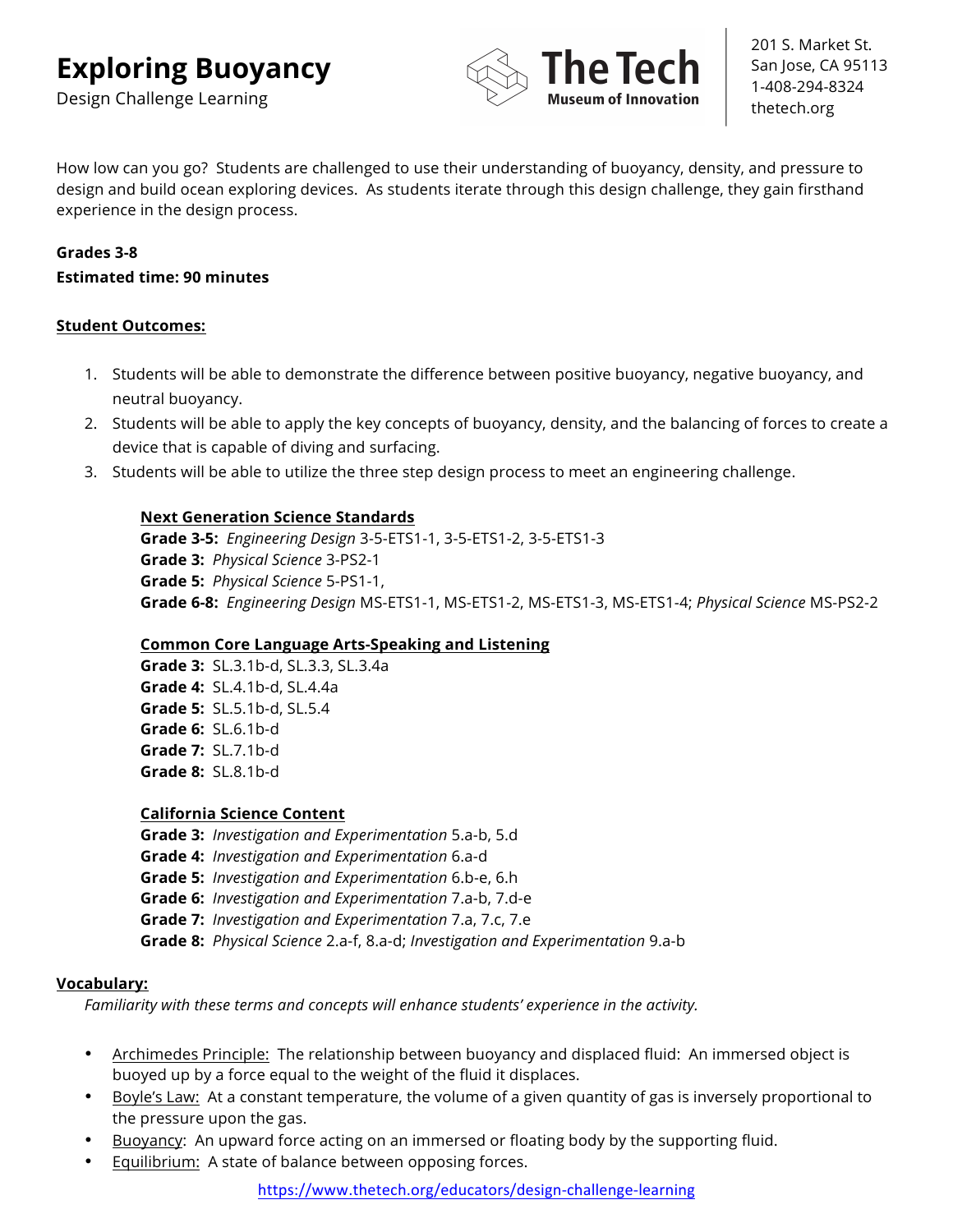Design Challenge Learning



201 S. Market St. San Jose, CA 95113 1-408-294-8324 thetech.org

- Force: A push or a pull. An influence on a body or system, causing or tending to cause a change in movement or shape.
- Mass: The amount of matter that is contained by an object.
- Negative Buoyancy: Exists when the weight of the body is greater than the weight of an equal volume of the displaced fluid. The body sinks.
- Neutral Buoyancy: Exists when the weight of the body is equal to the weight of an equal volume of the displaced fluid. The body remains suspended – neither rising nor sinking – unless acted upon by an outside force.
- Positive Buoyancy: Exists when the weight of the body is less than the weight of an equal volume of the displaced fluid.
- Pressure: The force per unit of surface area; exerted perpendicular to the surface; measured in Pascals.
- Volume: The amount of space enclosed by a shape or object; how much 3-dimensional space (length, width, and height) it occupies.
- Weight: The downward force caused by gravity on an object.

# **Resources:**

- How Submarines Work: Provides a background on submarines from how they dive and surface to how they maintain hospitable conditions for the people who live and work on the vessel. It includes an animated graphic on how submarines use vents and a network of hulls to dive and surface. http://science.howstuffworks.com/transport/engines-equipment/submarine.htm
- Buoyancy: A quick overview of how things float and key buoyancy concepts. www.seaperch.org/article?article\_id=313
- Mythbusters: "Let's Talk Buoyancy": A video where the Mythbusters explain buoyancy and relate it to a pirate myth of turning a rowboat into a submarine. www.discovery.com/tv-shows/mythbusters/videos/letstalk-buyoyancy/
- Buoyancy Playground: A buoyancy simulator supported by the University of Colorado Boulder that allows you to manipulate different experimental parameters including mass, volume, and density of the object and the fluid. The simulator provides quantitative measurements and allows you to overlay force vectors onto the simulation. http://phet.colorado.edu/sims/density-and-buoyancy/buoyancy\_en.html
- Underwater Exploration: A National Geographic website that provides information on the many expeditions and discoveries made by National Geographic explorers. Includes articles, videos, and other multimedia sources. http://ocean.nationalgeographic.com/ocean/underwater-exploration/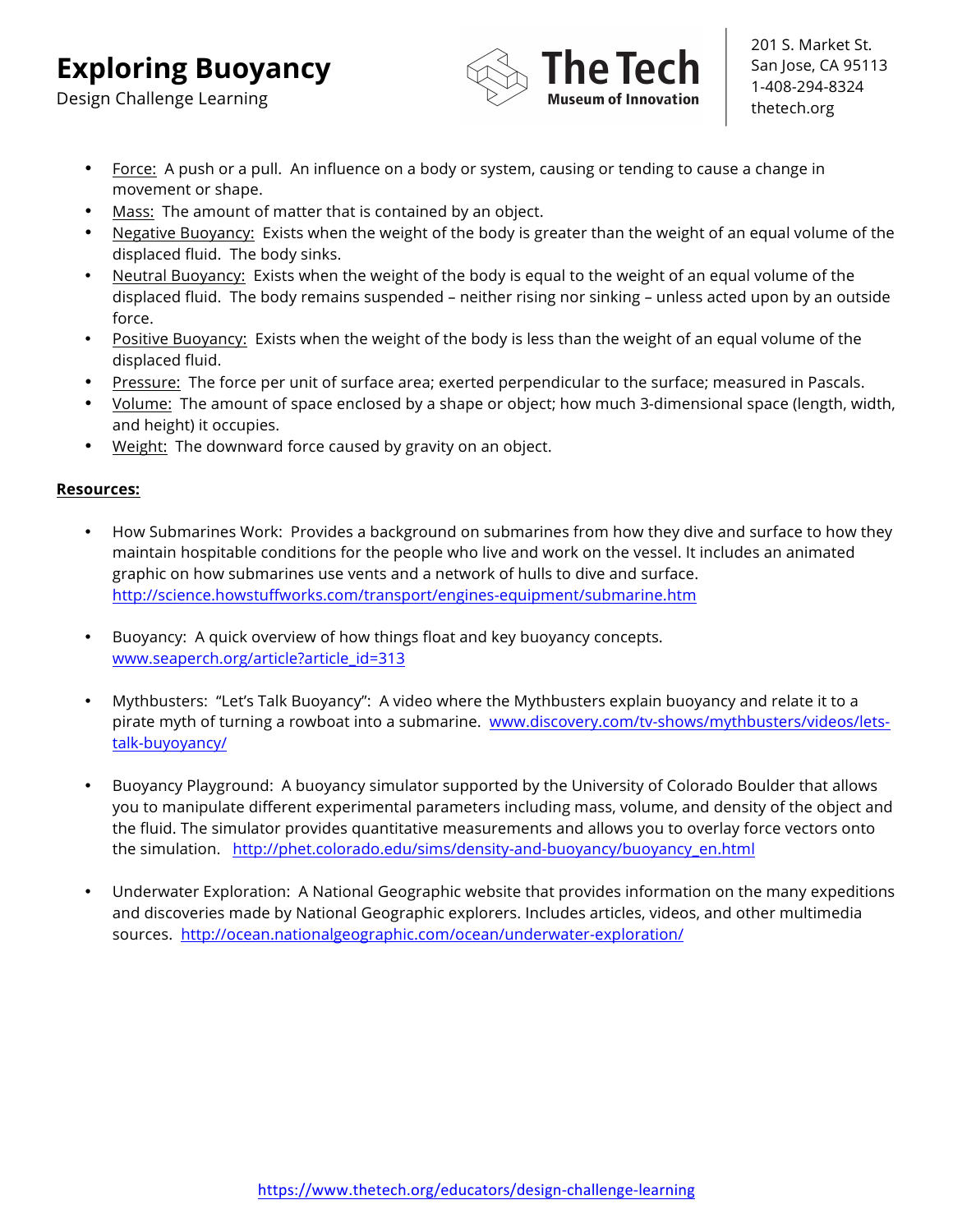Design Challenge Learning



201 S. Market St. San Jose, CA 95113 1-408-294-8324 thetech.org

# **Design Challenge Process:**

*The Design Challenge Process is designed so students reinforce their science, mathematics, social studies, and language arts content knowledge, through an open-ended process that results in an original, team-driven solution. Students are expected to take responsibility for assessing their own progress and incorporate peer feedback as they conceptualize and redesign their projects.* 

*The process consists of three interconnected steps:* 

#### **Conceptualize**

- Identify problem, materials, and constraints
- Brainstorm ideas and possible solutions

#### **Construct and Test**

- Select a solution
- Design and construct
- Prototype
- Redesign or modify
- **Retest**

#### **Acquire Knowledge**

- Research
- Share solutions
- Reflect and discuss



*Through the try, fail, learn approach, students develop skills and habits of mind of Silicon Valley innovators: creativity, problem solving, design, collaboration, leadership, risk-taking, perseverance, and learning from failure.* 

#### **Materials:**

*Materials can be limiting or inspirational to students! Have a wide variety of materials to promote a diversity of solutions. "Recycled items" are really useful: old mouse pads, wood scraps, boxes, cardboard tubes, strawberry baskets, etc.* 

# **One Set Per Pair of Students:**

*Float, Hover Sink*

# **One Set For Every Team of 4 Students:**

*Buoyancy Controlled*

- 1 Half Pint Water Bottle or Film Canister
- 1 Large (66 qt.) Plastic Container

# **Class Supplies to Share:**

- Balloons
- Rubber Bands
- Film Canisters
- Tape
- Drinking Straws
- Plastic Aquarium Tubing
- Hot Glue Guns
- 3 Film Canisters 1 Plastic Container Filled with Water
	- 1 Small Plastic Container to Act as a Shelf
	- Objects for Retrieval
	- Weights (beads, pennies, etc.)
	- Paper Clips
	- Duct Tape
	- Bubble Wrap
	- Pipe Cleaners
	- **Syringes**
	- Corks
	- Styrofoam Peanuts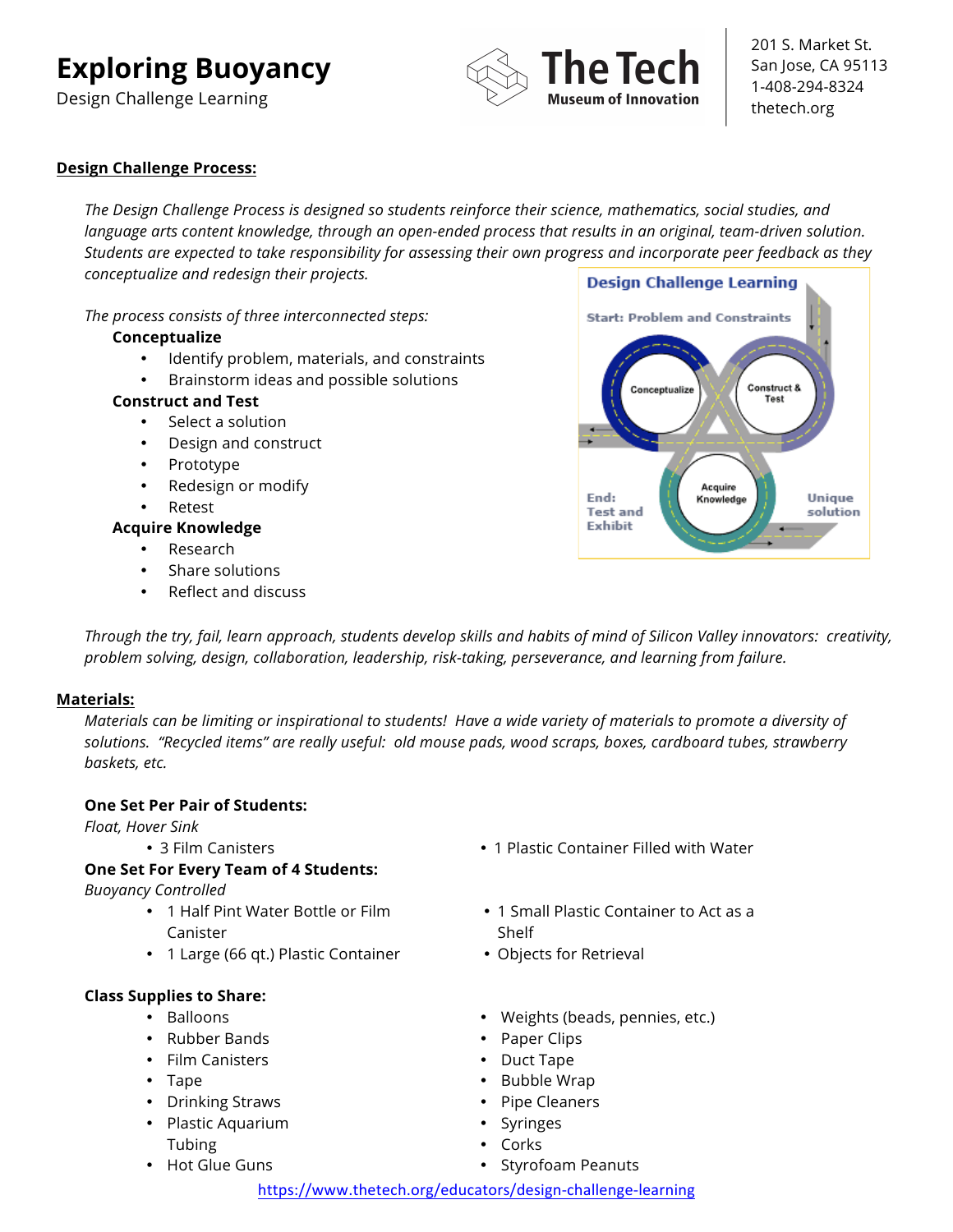Design Challenge Learning



201 S. Market St. San Jose, CA 95113 1-408-294-8324 thetech.org

# **Directed Instruction:**

- Lego<sup>TM</sup> Rescue Submarine
- 30 Gallon Fish Tank or Large Plastic Storage Box
- Small Airtight Plastic Container Filled with Marbles
- Large Airtight Plastic Container (~16 times larger than small container)
- Cartesian Diver
- Various Objects Displaying Positive, Negative, and Neutral Buoyancy

# **Lesson Plan:**

# **Introduction** *(5 minutes)*

- **1.** While underwater exploration began in 1797 with the invention of the Helmet Suit by Karl Klingert, the underwater environment continues to remain a vast frontier. Scientists continue to discover new species and understand our planet and human civilizations better because they are able to dive deeper and stay submerged longer.
- **2.** What challenges do scientists have to overcome in order to explore the underwater environment? What technology do scientists use to explore oceans?
- **3.** Scientists use new advances in technology to explore more remote locations, such as the use of underwater remotely operated vehicles (UROVs). How do you think these vehicles work? How are they able to dive and surface?

# **Float, Hover, Sink: Mini Design Challenge** *(15 minutes)*

- **1.** Introduce the Challenge: Design a set of simple devices that will house instruments to take water samples for the Water Quality Monitoring Project. You will need to collect samples at the surface, middle, and bottom of the body of water in front of you. You will need to design 3 instruments, each varying in density so that one will float, one will hover, and one will sink.
- **2.** Introduce the Constraints:
	- You can use any materials provided or found at the class resource table.
	- Each member of your group must participate in solving the design process.
	- You will need to use a different film canister for each challenge (floating, sinking, and hovering).
	- The hovering canister should be free to more around (i.e. not tethered or anchored).
- **3.** Build: Give students about 10 minutes to build. Instructor should ask open-ended questions to help guide students through the design process, but should also allow students space to tinker.
- **4.** Demonstration: Have students demonstrate their act for the class. If students have not completed their device ask them how the act would have worked. This should last no more than 5 minutes.
- **5.** Reflection: Each group of students will explain their design strategy and how they were able to make their canisters float, hover, and sink. Instructors should ask leading questions to get at the science behind the designs.
	- Teaching Points:
		- $\circ$  A force is a push or a pull. Buoyancy is an upward force acting on an immersed or floating body by a fluid.
		- o There is more to designing a device than building it. You must consider the resources available and the limitations of a design.
		- o Brainstorming, teamwork, and testing are important parts of the design process.
		- o Complex problems and machines can be simplified by looking at smaller aspects of them.
		- Questions: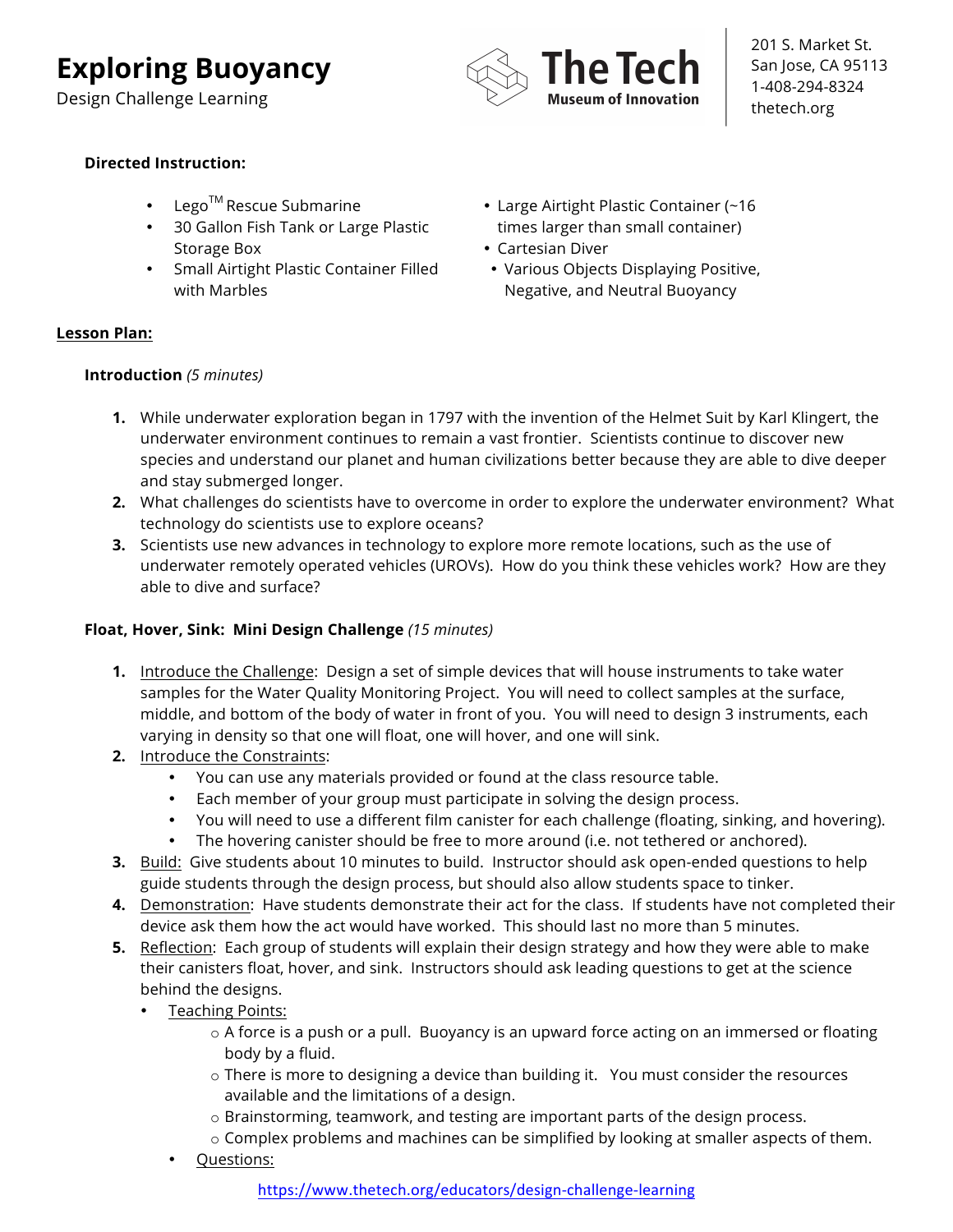Design Challenge Learning



201 S. Market St. San Jose, CA 95113 1-408-294-8324 thetech.org

- o How are your three instruments different?
- o What did you do to make your instrument obtain a low level in the water?
- o How did you achieve an instrument that was suspended in the water?
- $\circ$  If you had more time, is there anything that you would have done differently with your designs?
- o What connections can you make between this experiment and what you may have experienced elsewhere (i.e. in a pool, bathtub, lake)?

#### **Directed Instruction (Buoyancy, Density, and Pressure)** *(15 minutes)*

- **1.** Ask questions to encourage teaching points:
	- What did you do to get the canisters to the correct locations?
	- Can you tell me why one of your canisters will float while the other canister sinks?
	- What forces are acting on the canister? *(Gravity is pulling down and the buoyant force of water is pushing up.)*
	- How did you get a canister to hover? Was it difficult? *(Hovering is the most difficult because you need to balance the forces of gravity and the buoyant force. Most solutions require adding mass to get it to sink but then increasing the volume with a floatable material to get it to float.)*
- **2.** Density is the amount of mass per unit volume. If you increase the mass but keep the volume the same, the density increases. If you increase the volume but keep the mass the same, the density decreases
	- Demonstration: Show students a small (1-2 cup) plastic container filled with marbles. Discuss that it has a lot of stuff (mass) in a small shape (volume). Ask them to predict whether it will sink or float. Empty the marbles into a larger container (16 times larger than the smaller container). Stress that this is the same amount of mass in a larger volume. Ask them to predict whether it will sink or float.
	- Questions:
		- o How does the submarine dive down? How does it become denser?
		- o How does the submarine surface?
		- o Why does this work?
		- o Does anyone know how a scuba diver is able to dive and surface?
- **3.** When something is denser than water, it is negatively buoyant. When it is less dense than water, it is positively buoyant. When it has the same density of water, it is neutrally buoyant. The density of water is greater than air. When the density of a submarine (or scuba diver) is greater than water it will sink, when it is less than water it will surface.
	- $D$ emonstration: Demonstrate for the class the Lego<sup>TM</sup> Rescue Submarine. Show how air is pulled out to allow it to dive and air is pumped back in to allow it to surface.
	- Questions:
		- $\circ$  Can you think of real life applications for being positively buoyant (floating)? Negatively Buoyant (sinking)? How about being neutrally buoyant (hovering)?
		- o Can you think of anything that might make use of all three forms of buoyancy?
		- o How does the submarine dive down? How does it become denser?
		- o How does the submarine surface?
		- $\circ$  Does a submarine change its mass or volume to change its density? (It changes its mass. The shape or volume doesn't change).
		- o Does anyone know how a scuba diver is able to dive and surface?
- **4.** Pressure is directly related to density as described by Boyle's Law. As the density of a neutrally buoyant object increases, its buoyancy decreases.